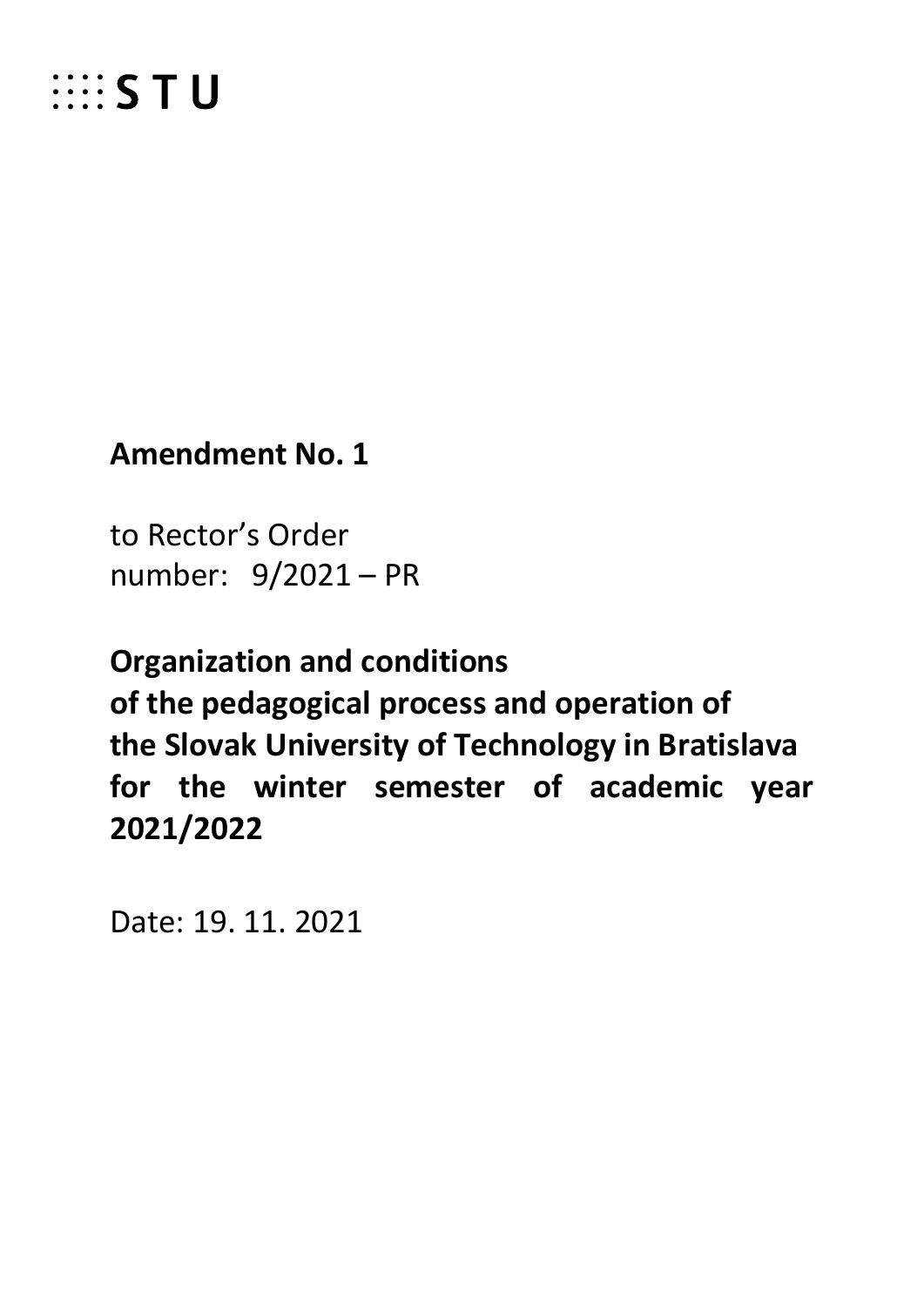

#### **Slovak University of Technology in Bratislava, Vazovova 5, Bratislava**

In Bratislava 19. 11. 2021

The Rector of the Slovak University of Technology in Bratislava (hereinafter referred to as the "STU") due to the current epidemic situation associated with the COVID-19 pandemic and in accordance with Article 5 point 4 of Rector's Order No. 9/2021-PR "Organization and conditions of the pedagogical process and operation of the Slovak University of Technology in Bratislava for the winter semester of academic year 2021/2022" dated 13.09.2021 (hereinafter also the "Rector's Order")

#### **issues**

the following

# **Amendment number 1** to Rector's Order no. 9/2021-PR from 13.09.2021 **Organization and conditions of the pedagogical process and operation of the Slovak University of Technology in Bratislava for the winter semester of academic year 2021/2022** (hereafter only "Amendment no. 1"),

amending the Rector's Order as follows:

## **Article I.**

- 1. In Article 1 point 1, the word "anti-epidemic" is replaced by the word "antiepidemic".
- 2. After Article 2, the following Articles 2a to 2c are inserted:

#### "**Article 2a**

#### **State examinations**

1) In the case of conducting state examinations by the attendance method in the winter semester of academic year 2021/2022, to comply with the conditions of the COVID AUTOMAT according to Article 1 point 4 of this Rector's Order.

| Responsible: |                        |  | deans of faculties, director of the Institute of |  |  |  |  |  |  |  |
|--------------|------------------------|--|--------------------------------------------------|--|--|--|--|--|--|--|
|              | <b>Management STU.</b> |  |                                                  |  |  |  |  |  |  |  |
| Date:        |                        |  | from $22.11.2021$ – until further notice.        |  |  |  |  |  |  |  |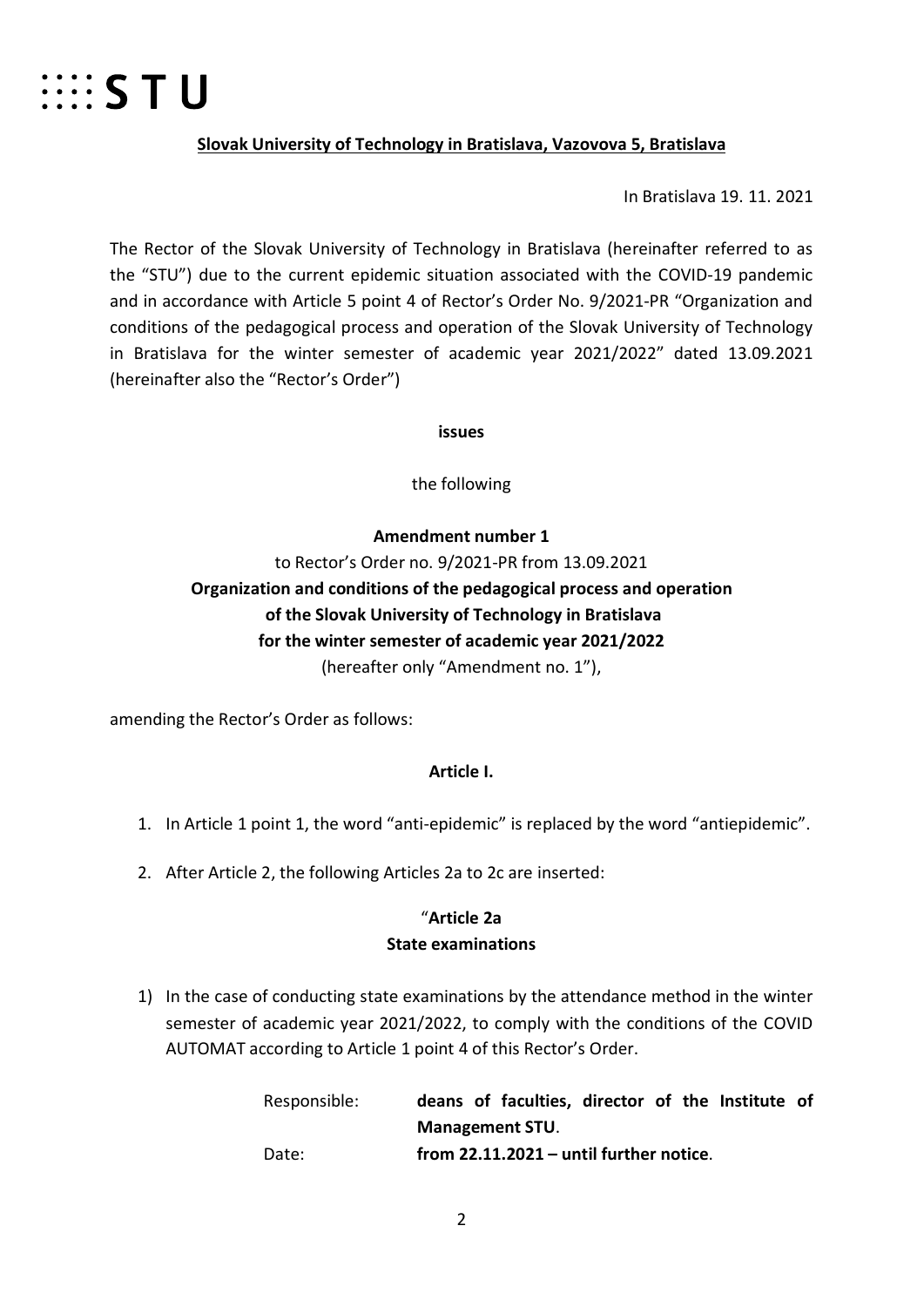

2) If it is impossible to conduct state examinations in accordance with point 1 of this Article, to conduct state examinations in the winter semester of academic year 2021/2022 through videoconference or other means of information and communication technology without physical attendance within the meaning of Article 50a point 5 of Internal Regulation 4/2013 the Study Regulations of the Slovak University of Technology in Bratislava, as amended (hereinafter referred to as the "Study Regulations").

| Responsible: |                        |  | deans of faculties, director of the Institute of |  |  |  |  |  |  |  |
|--------------|------------------------|--|--------------------------------------------------|--|--|--|--|--|--|--|
|              | <b>Management STU.</b> |  |                                                  |  |  |  |  |  |  |  |
| Date:        |                        |  | from $22.11.2021$ – until further notice.        |  |  |  |  |  |  |  |

- 3) The public part of a state examination is considered a public even if STU provides its:
	- a) public live public broadcasting (Section 108, par. 9 of Act No. 131/2002 Coll., on Higher Education Institutions and on Amendments to Certain Acts, as amended),
	- b) a sound recording made available to the public for hearing on the premises of STU for a period of three months from the end of the exceptional situation or state of emergency (Article 50a point 6 of the Study Regulations).
- 4) To accept the submitting of a written thesis for a dissertation examination and a final thesis in electronic form (Article 50a point 4 of the Study Regulations) and to require the submitting of a written thesis for a dissertation examination and final thesis in paper form only if this is necessary for the course of the state examinations and the situation allows the preparation of the work in paper form.

| Responsible: |                        |  | deans of faculties, director of the Institute of |  |  |  |  |  |  |  |  |
|--------------|------------------------|--|--------------------------------------------------|--|--|--|--|--|--|--|--|
|              | <b>Management STU.</b> |  |                                                  |  |  |  |  |  |  |  |  |
| Date:        |                        |  | from $22.11.2021$ – until further notice.        |  |  |  |  |  |  |  |  |

#### **Article 2b**

#### **Examination period in the winter semester of academic year 2021/2022**

1) In the case of conducting examinations in the examination period in the winter semester of academic year 2021/2022 by the attendance method, to ensure compliance with the conditions of the COVID AUTOMAT according to Article 1 point 4 of this Rector's Order.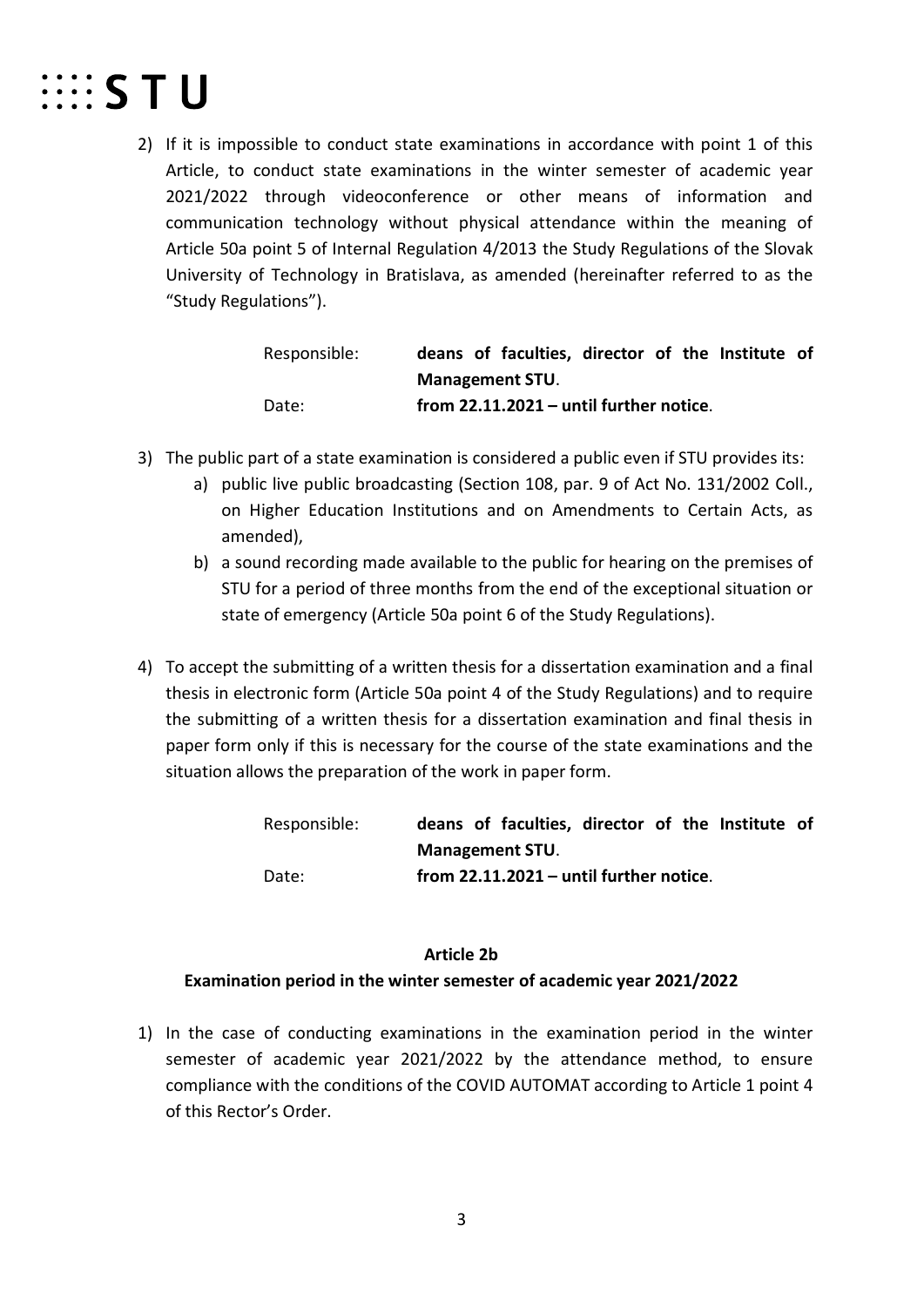# $\cdots$  STU

Responsible: **deans of faculties, director of the Institute of Management STU**. Date: **from 22.11.2021 – until further notice**.

2) In the case that it is impossible to conduct examinations during the examination period in the winter semester of academic year 2021/2022 in accordance with point 1 of this article, to conduct the examinations remotely in accordance with Article 50a point 3 of the Study Regulations.

| Responsible: |                        |  | deans of faculties, director of the Institute of |  |  |  |  |  |  |  |  |
|--------------|------------------------|--|--------------------------------------------------|--|--|--|--|--|--|--|--|
|              | <b>Management STU.</b> |  |                                                  |  |  |  |  |  |  |  |  |
| Date:        |                        |  | from $22.11.2021$ – until further notice.        |  |  |  |  |  |  |  |  |

3) With both methods of conducting examinations in the examination period in the winter semester of academic year 2021/2022 according to points 1 and 2 of this article, to ensure the same conditions for all students within individual subjects during the entire examination period in the winter semester of academic year 2021/2022.

| Responsible: |                        |  | deans of faculties, director of the Institute of |  |  |  |  |  |  |  |
|--------------|------------------------|--|--------------------------------------------------|--|--|--|--|--|--|--|
|              | <b>Management STU.</b> |  |                                                  |  |  |  |  |  |  |  |
| Date:        |                        |  | from $22.11.2021$ – until further notice.        |  |  |  |  |  |  |  |

## **Article 2c Entrance examinations**

In the case of conducting entrance examinations using the attendance method, to ensure compliance with the conditions of the COVID AUTOMAT according to Article 1 point 4 of this Rector's Order.

| Responsible: |                        |  | deans of faculties, director of the Institute of |  |  |  |  |  |  |  |
|--------------|------------------------|--|--------------------------------------------------|--|--|--|--|--|--|--|
|              | <b>Management STU.</b> |  |                                                  |  |  |  |  |  |  |  |
| Date:        |                        |  | from 22.11.2021 - until further notice."         |  |  |  |  |  |  |  |

- 3. In Article 4 point 2 the words "as well as the personal protective equipment of employees and students" are deleted.
- 4. After Article 4, the following Article 4a is inserted: